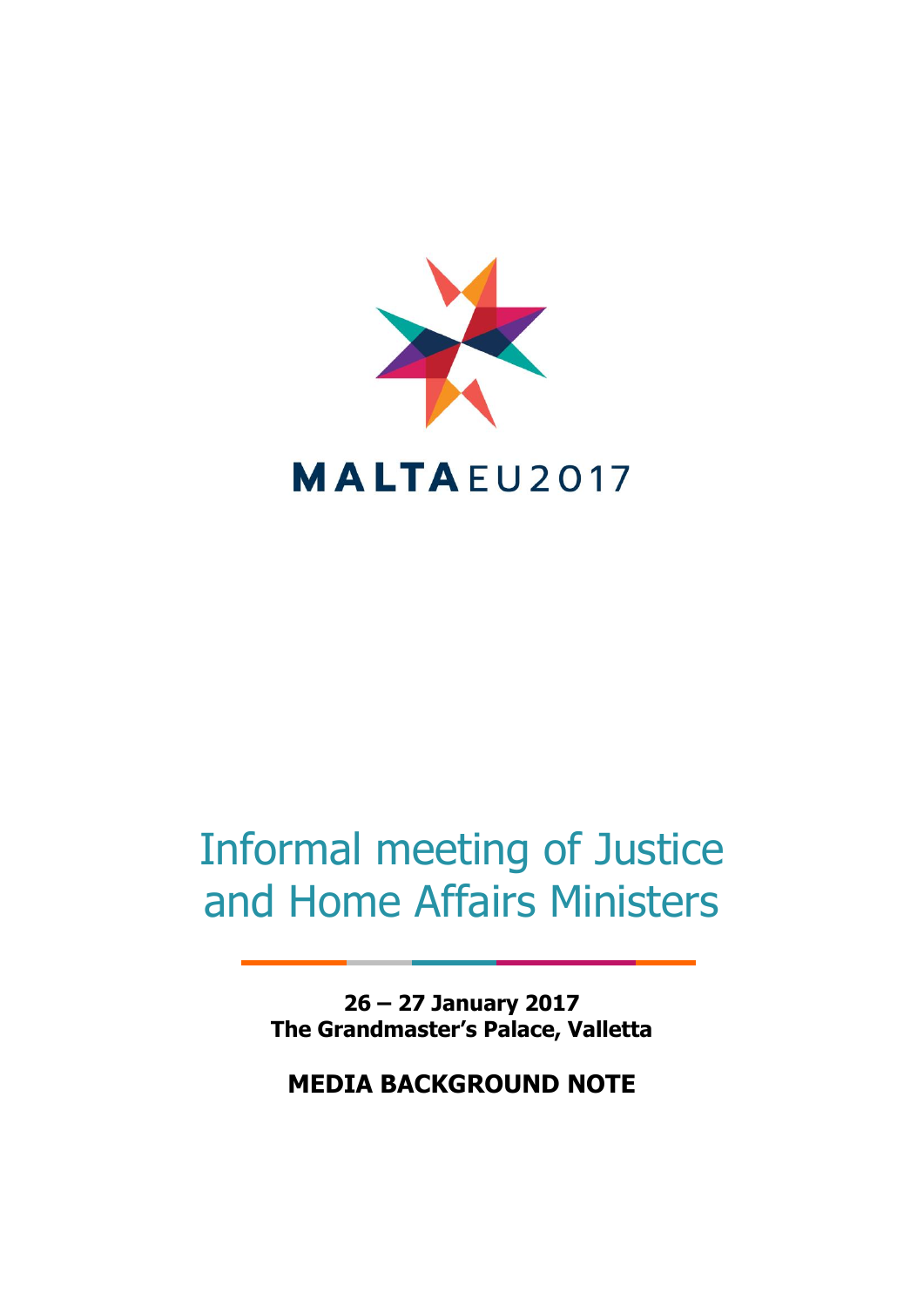

# Informal meeting of Justice and Home Affairs **Ministers**

# **26 – 27 January 2017 The Grandmaster's Palace, Valletta**

# **MEDIA BACKGROUND NOTE**

#### **26 January 2017 – Home Affairs**

The meeting will be chaired by **Carmelo Abela**, Maltese Minister for Home Affairs and National Security, and will be split into three sessions as follows $1$ :

**Session I (09:30-11:00):** Asylum related matters

**Session II (11:45-13:00):** Asylum related matters (continued)

**Session III (15:00-17:00):** IT Systems for Borders and Security

#### **Asylum related matters**

Ministers will discuss the reform of the Common European Asylum System (CEAS), which is a priority for the Maltese Presidency of the Council of the EU, within the broader context of the need for a holistic approach to addressing the challenges of migration at an EU level. This holistic approach necessitates parallel action in each of the following four areas:

#### - **Asylum (CEAS);**

- External dimension;
- Border control; and
- Legal migration

 $\overline{a}$  $1$  Timings/order of sessions may be subject to changes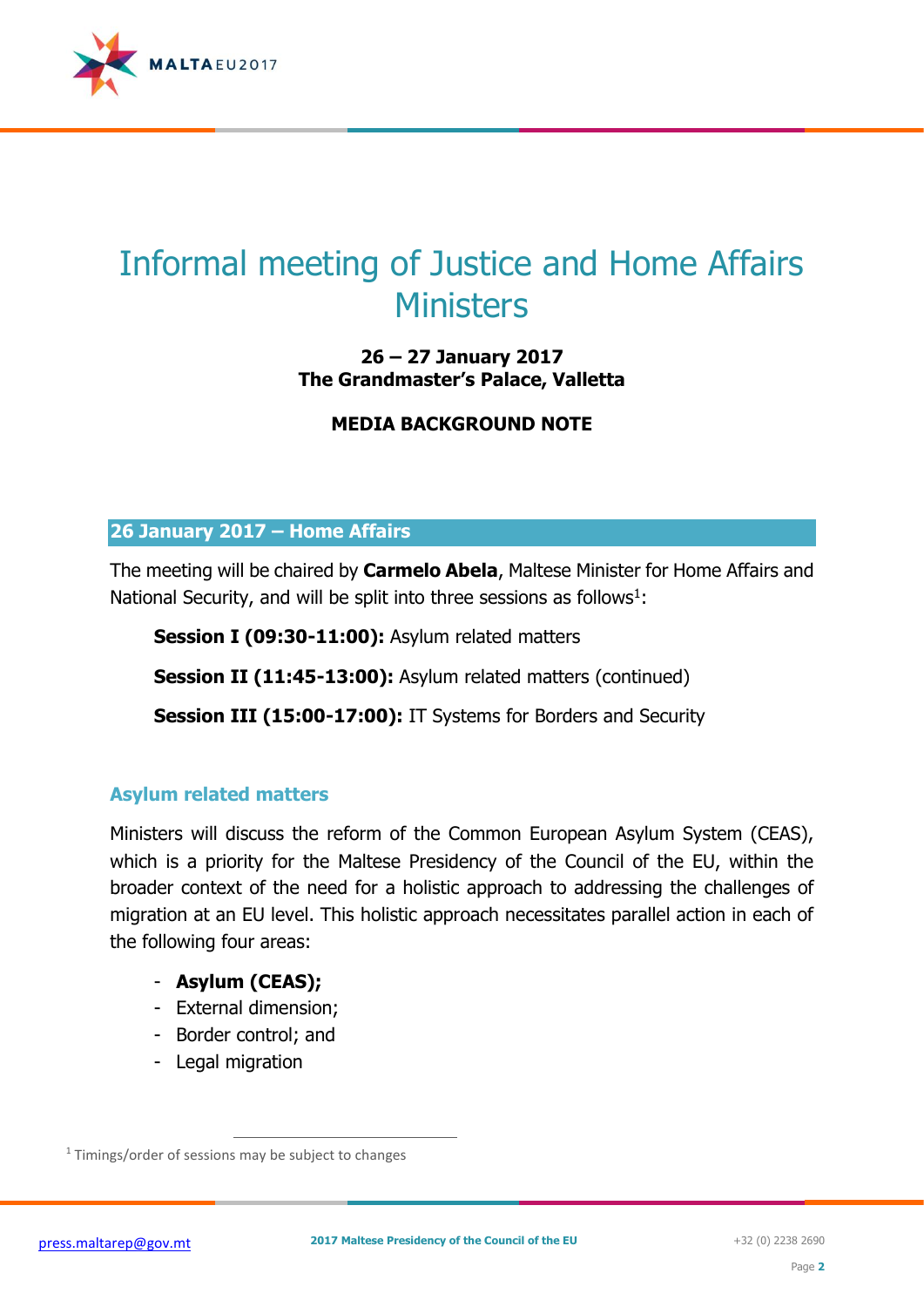

Ministers will be invited to take stock of progress reached so far on several files falling under the scope of the CEAS. Within this discussion, the Maltese Presidency will seek the guidance of Ministers on several specific elements. This will include how best to move forward in ensuring that the concept of solidarity, as enshrined in the Treaty of the Functioning of the EU (TFEU), is implemented within the Proposal recasting the Dublin Regulation.

The European Council, in its Conclusions of 20-21 October 2016 called for work to continue on the effective application of the principles of responsibility and solidarity. In its Conclusions of 15 December 2016, the European Council again called for work to continue in this respect, and more broadly in relation to the EU's asylum policy.

Work has been taken forward following the presentation by the Commission in May and July 2016, on all the Proposals reforming the Common European Asylum System (CEAS). In December 2016, the Council reached a partial general approach on the Proposal recasting the Eurodac Regulation and the Proposal transforming the European Asylum Support Office (EASO) into a European Union Agency for Asylum (EUAA).

Work on all of these Proposals, including negotiations with the European Parliament's Committee on Civil Liberties, Justice and Home Affairs (LIBE) where applicable, as well as on the recast of the Dublin Regulation, will continue intensively during the Maltese Presidency.

# **IT Systems for Borders and Security**

Ministers will hold a discussion to take stock of the progress made to date in improving Information Technology (IT) systems, their integration and usage in order to bolster security at Europe's borders. Ministers will also be invited to provide the Maltese Presidency of the Council of the EU with their guidance on several elements relating to use of such IT systems, so as to assist in technical work on ongoing legislative negotiations.

As a prime concern for citizens, security is one of the six priorities of the Maltese Presidency, while improving border control is one of the four elements of the holistic approach to managing migration.

Among important measures which have been taken forward, the Schengen Borders Code has been amended with regard to systematic checks for EU citizens at the external borders. Work is also underway on new IT systems, namely the Entry/Exit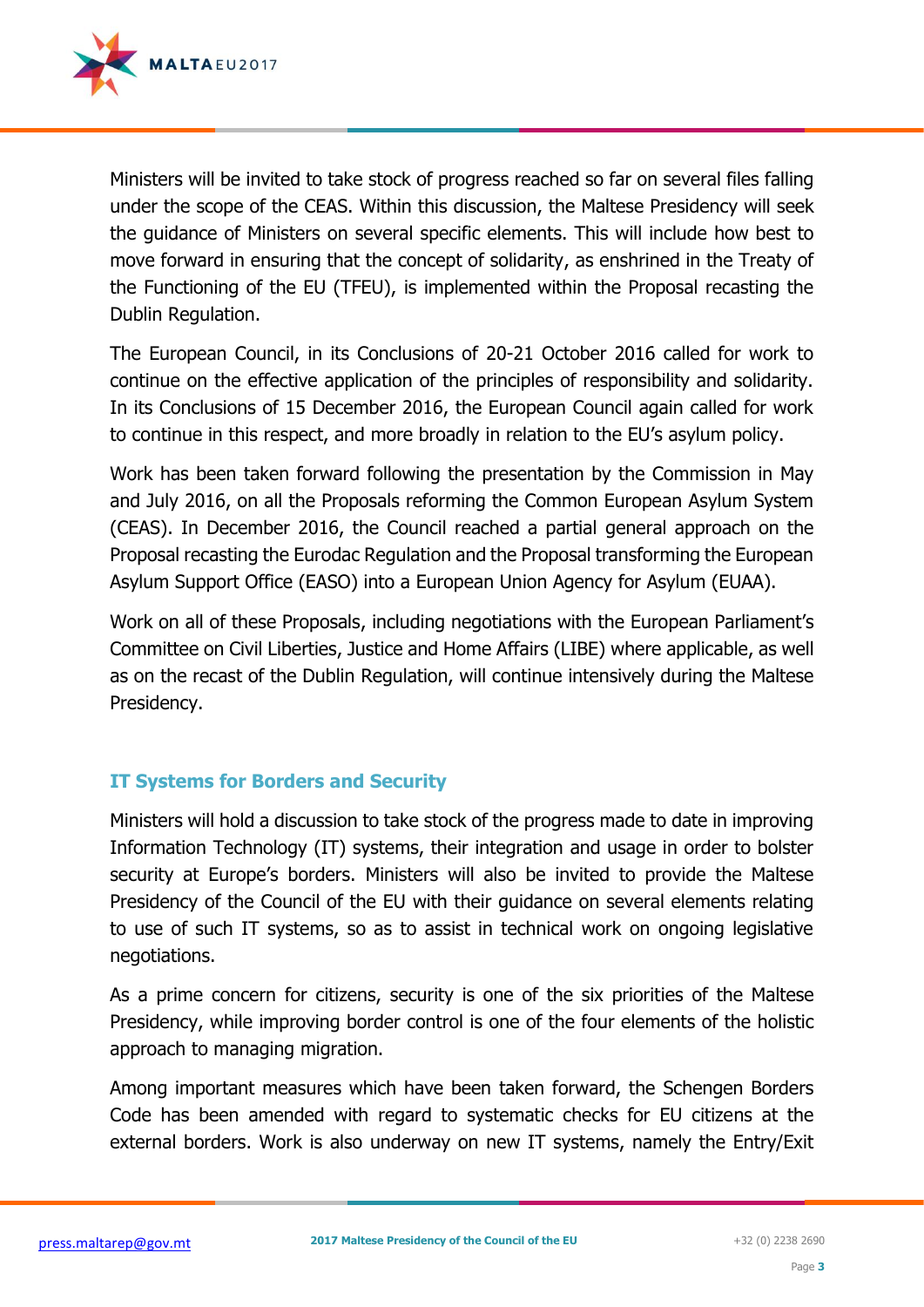

System (EES) and the European Travel Information and Authorisation System (ETIAS), for which the European Council has established a deadline for agreement by June and December 2017 respectively. Member States are in the process of implementing the Passenger Name Records Directive.

Furthermore, discussions on the legislative proposals amending the Schengen Information System (SIS) have just commenced, following the Commission's Proposals issued in December 2016.

#### **27 January 2017 - Justice**

The meeting will be chaired by **Owen Bonnici**, Maltese Minister for Justice, Culture and Local Government, and will be split into three sessions as follows<sup>2</sup>:

**Session I (09:30-11:00):** The European Public Prosecutor's Office

**Session II (11:30-13:00):** Insolvency Regulation

**Working Lunch (13:30 – 15:00):** Terrorist Financing Package

# **The European Public Prosecutor's Office (EPPO)**

Ministers will hold an exchange of views with regard to latest developments on the proposal for the establishment of a European Public Prosecutor's Office.

The proposed regulation is aimed at helping combat crimes against the EU's financial interests by introducing a European Public Prosecutor's Office with competence in that area. The proposed regulation would require the unanimous support in the Council which would adopt it after having obtained the consent of the European Parliament. The proposal was presented by the European Commission on 17 July 2013.

Prolonged negotiations on the proposal have spanned over three and a half years and every effort has been made to reach an agreement which is acceptable to all Member States. Despite these efforts, a meeting of EU Ambassadors (Committee of Permanent Representatives – COREPER II) on 19 January 2017 concluded that there is a lack of the necessary unanimity on the text, meaning that it cannot be approved by the Council of the EU.

 $\overline{a}$ <sup>2</sup> Timings/order of sessions may be subject to changes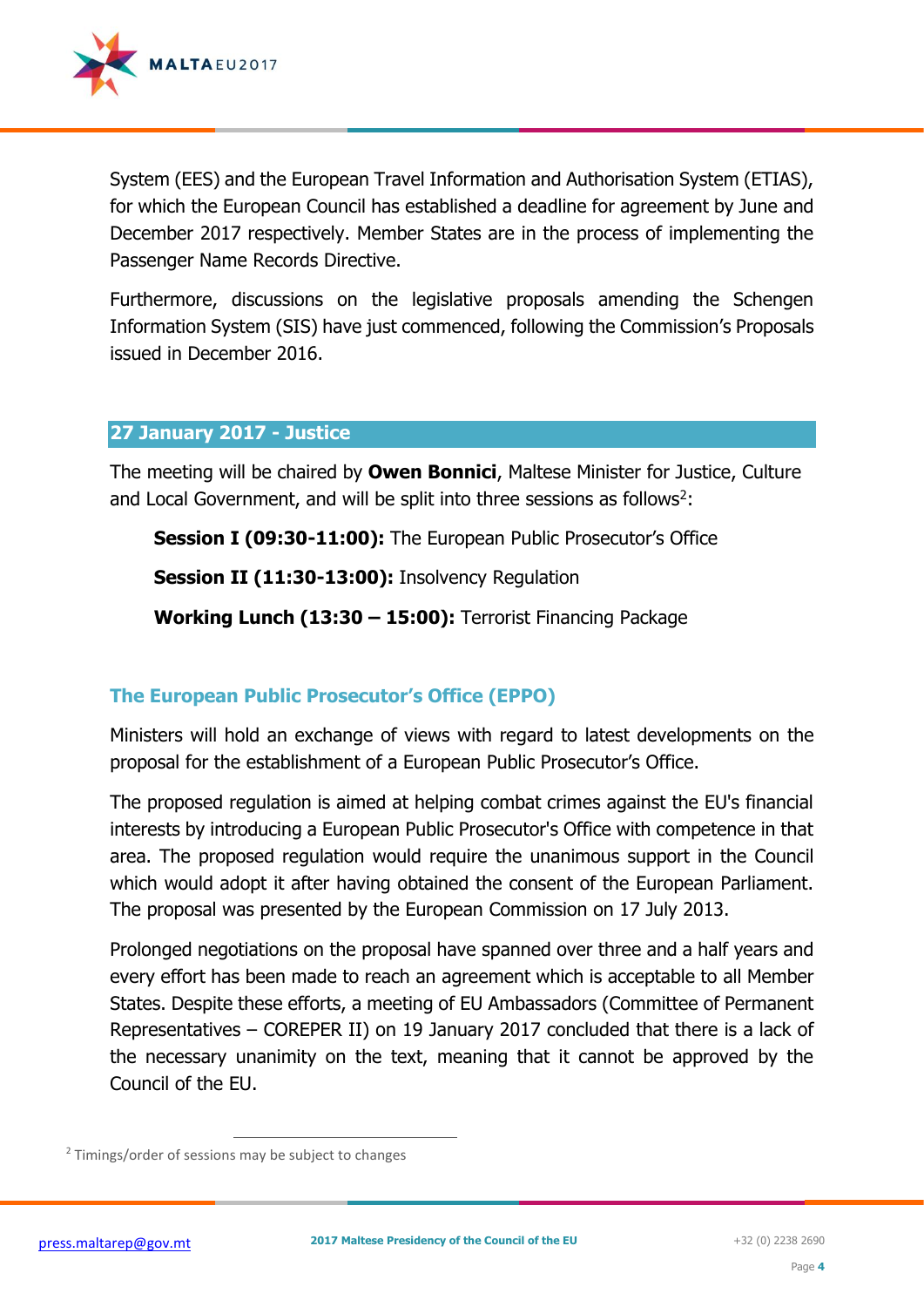

European and Foreign Affairs Ministers attending the General Affairs Council meeting in Brussels on 7 February 2017 will therefore be invited to confirm the absence of unanimity, within the meaning of the second subparagraph of Article 86(1) TFEU. In anticipation of this, Justice Ministers at the informal meeting on 27 January 2017 will be invited to consider the next steps, including with regard to the possibility of requesting the European Council (EU Heads of State or Government) to mandate that the proposal continue to be worked on by those Member States which wish to participate (Enhanced Cooperation).

# **Insolvency Regulation**

Ministers will hold an exchange of views on a proposal for a Directive on preventive restructuring frameworks, second chance and measures to increase the efficiency of restructuring, insolvency and discharge procedures. The proposal was adopted by the European Commission on 22 November 2016.

Clear insolvency law regimes and restructuring procedures are an important element for economic operators, as it allows them to take informed investment decisions. In turn it helps businesses access funding and can promote and encourage economic growth in the EU. The proposal aims at addressing divergences amongst Member States' national insolvency frameworks which are currently causing legal uncertainty and increased costs for investors or entrepreneurs planning to conduct business in other Member States.

During the meeting, Ministers will be invited to have a first exchange of views on the scope and added value of the proposed Directive.

#### **Terrorist Financing Package**

The European Commission will be invited to present Ministers with details on its package of measures, issued on 21 December 2016, aimed at strengthening the EU's capacity to fight the financing of terrorism and organised crime. Under its prioritisation of improving security within the EU, the Maltese Presidency is committed to making progress with respect to these files.

During the working lunch, Ministers are expected to hold an exchange of views on two proposals in particular.